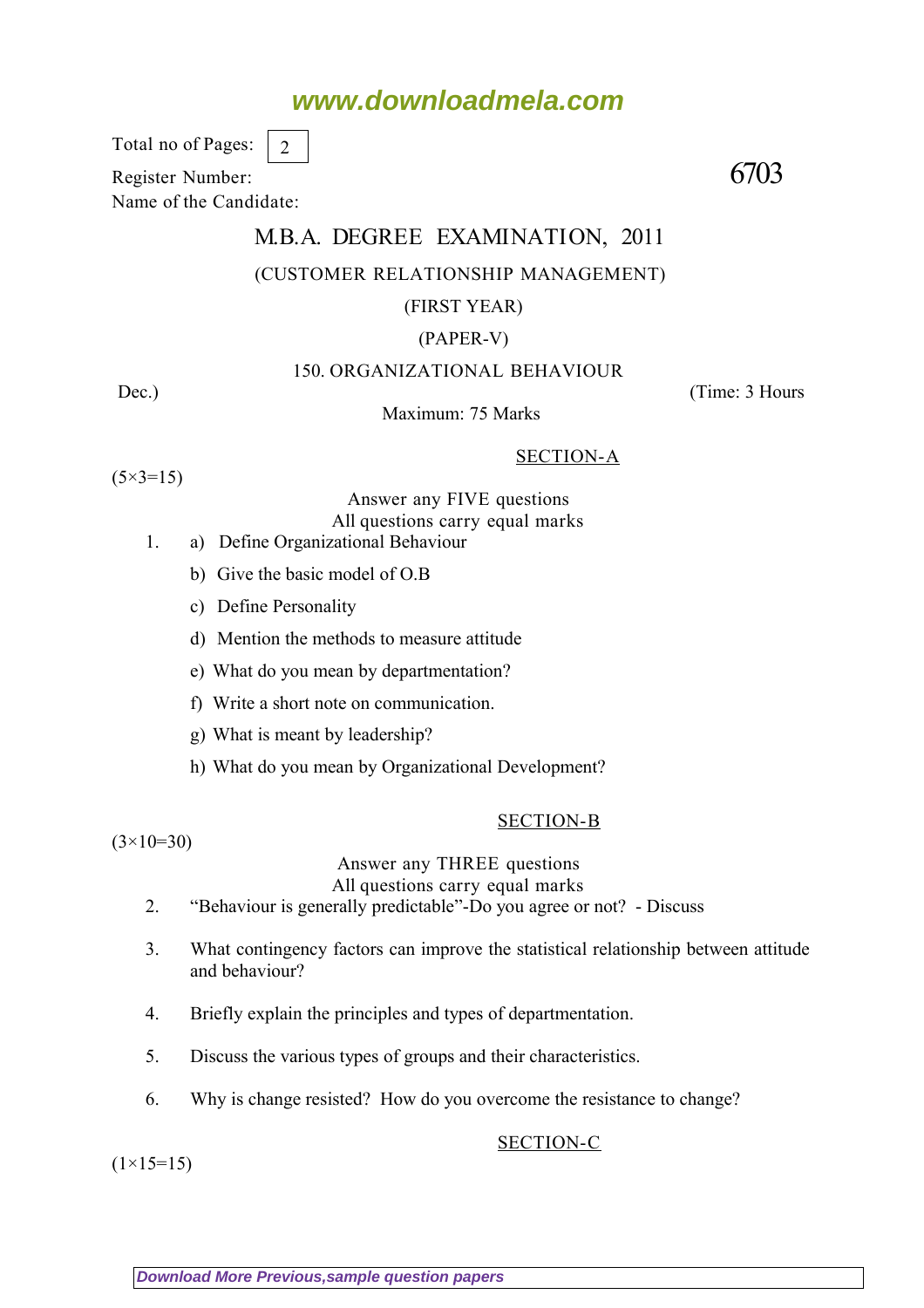# **www.downloadmela.com**

Answer any ONE question

- 7. Discuss how attitudes are formed? Do you think it is possible to change attitudes? If yes, what are the ways?
- 8. Explain the Hertzberg's theory of motivation and compare it with Maslow's Need Hierarchy theory.
- 9. Explain the values of Organizational Development and OD Process.

## SECTION-D

#### (Compulsory)

10. Case study: Data will set you free

Ford CEO Alan Mulally is known for starting meetings by saying "Data will set you free" and for trying to change Ford's culture to one that is based on increased accountability, more information sharing, and hard metrics. "You can't manage a secret, "he is also fond of saying. Although it's not clear whether Mulally's approach will work at Ford, which is known for its self-contained fiefdoms where little information is shared, some companies have found that managing people according to hard metrics has paid off. Consider Freescale Semiconductor, a computer chip manufacturer based in Austin, Texas.

Freescale has discovered that in order to have the right people at the right time to do the right job, it needs an extensive and elaborate set of metrics to manage its 24,000 exployees in 30 countries. Of particular concern to Freescale is retention. "There's no greater cost than human capital, especially in the technology industry," says Jignasha Patel, Freescale's director of global talent sourcing and inclusion. "When you've got a tenured employee that decides to walk out the door, it's not just one person leaving, it's that person's knowledge and network and skills"

To manage talent and prevent turnover, Freescale holds line managers accountable for recruiting, hiring, and retaining employees. To do that, managers need to project their talent needs into the future and reconcile those with projected availabilities. Patel provides line managers with census data that help them make their projections, but at the end of the day, the responsibility is theirs. "What we have done is taken all of our inclusion data, all our metrics and we've moved the accountability over to the business unit," Patel says.

Patel also provides Freescale managers with benchmark data so they can compare their effectivness with that of other units. The benchmark data include the number of people hired, turnovers, and promotions and break downs by demographic categories. "There's for everything we do," Says Patel.

Questions:

a) Why do you think Freescale focuses on metrics? Why don't more organizations follow its approach?

 $(1\times15=15)$